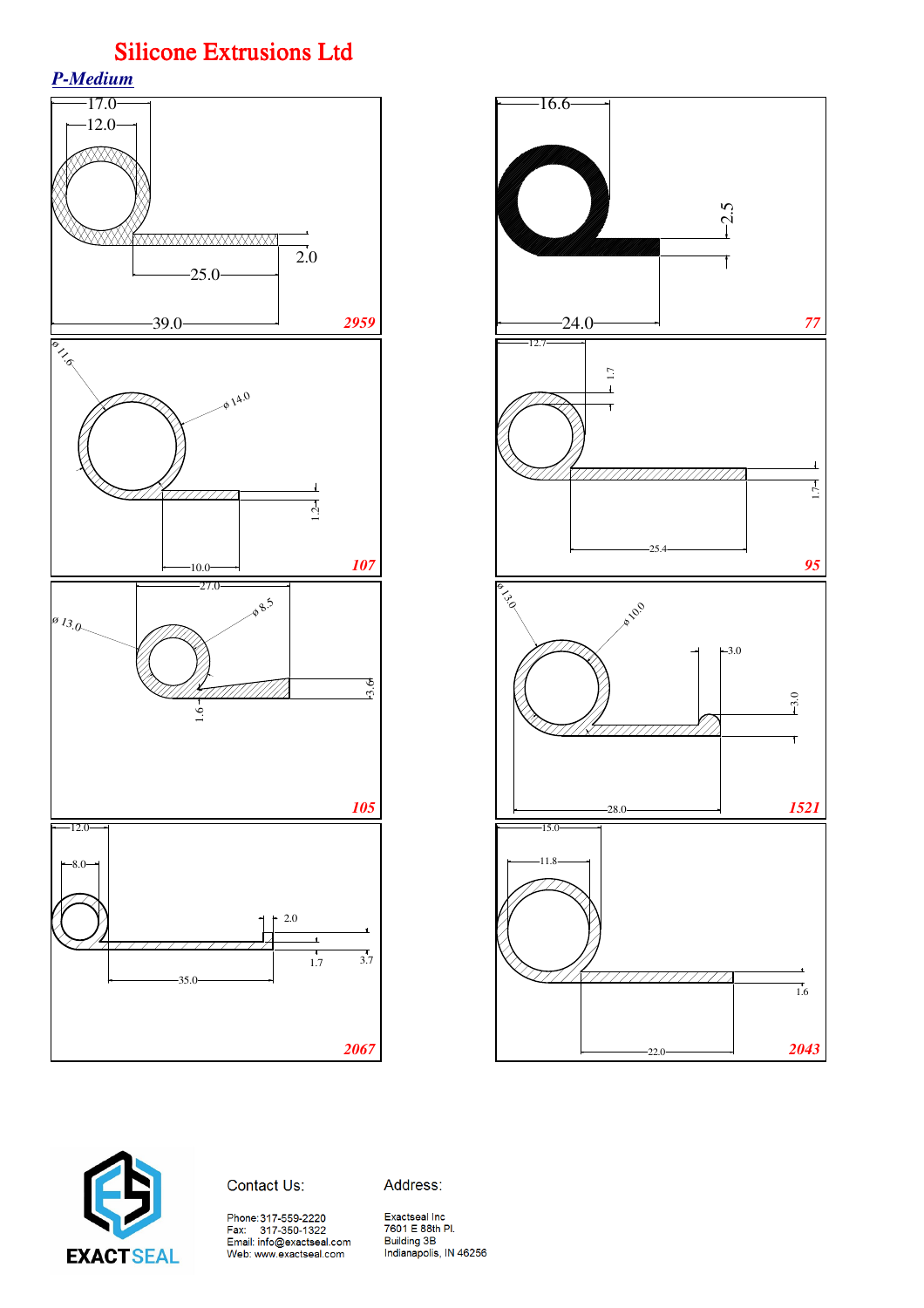





Contact Us:

Address:

Phone:317-559-2220<br>Fax: 317-350-1322<br>Email: info@exactseal.com Web: www.exactseal.com

Exactseal Inc 7601 E 88th Pl. **Building 3B** building JB<br>Indianapolis, IN 46256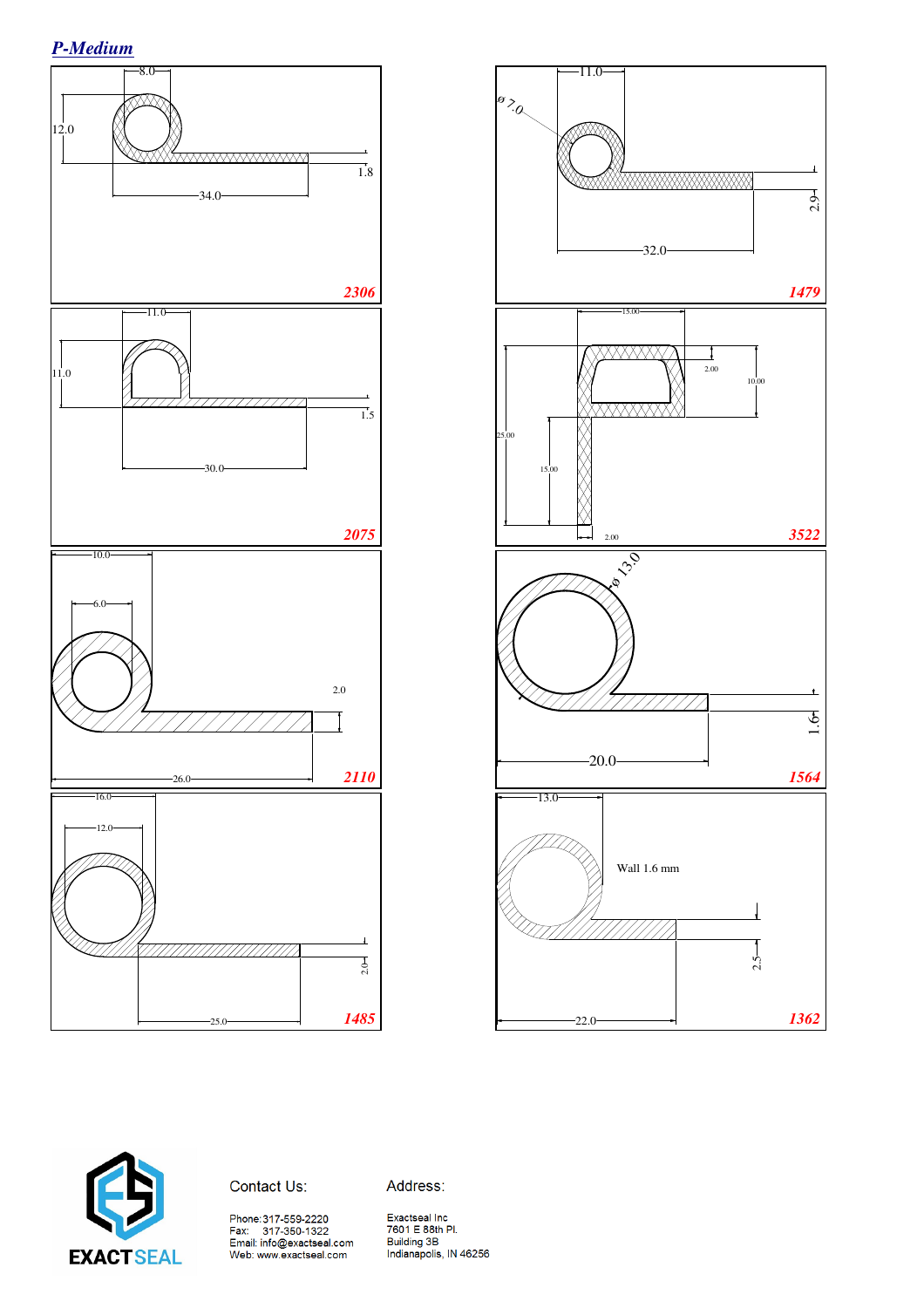*P-Medium*







Address:

Phone:317-559-2220<br>Fax: 317-350-1322<br>Email: info@exactseal.com<br>Web: www.exactseal.com

Exactseal Inc<br>7601 E 88th Pl.<br>Building 3B Indianapolis, IN 46256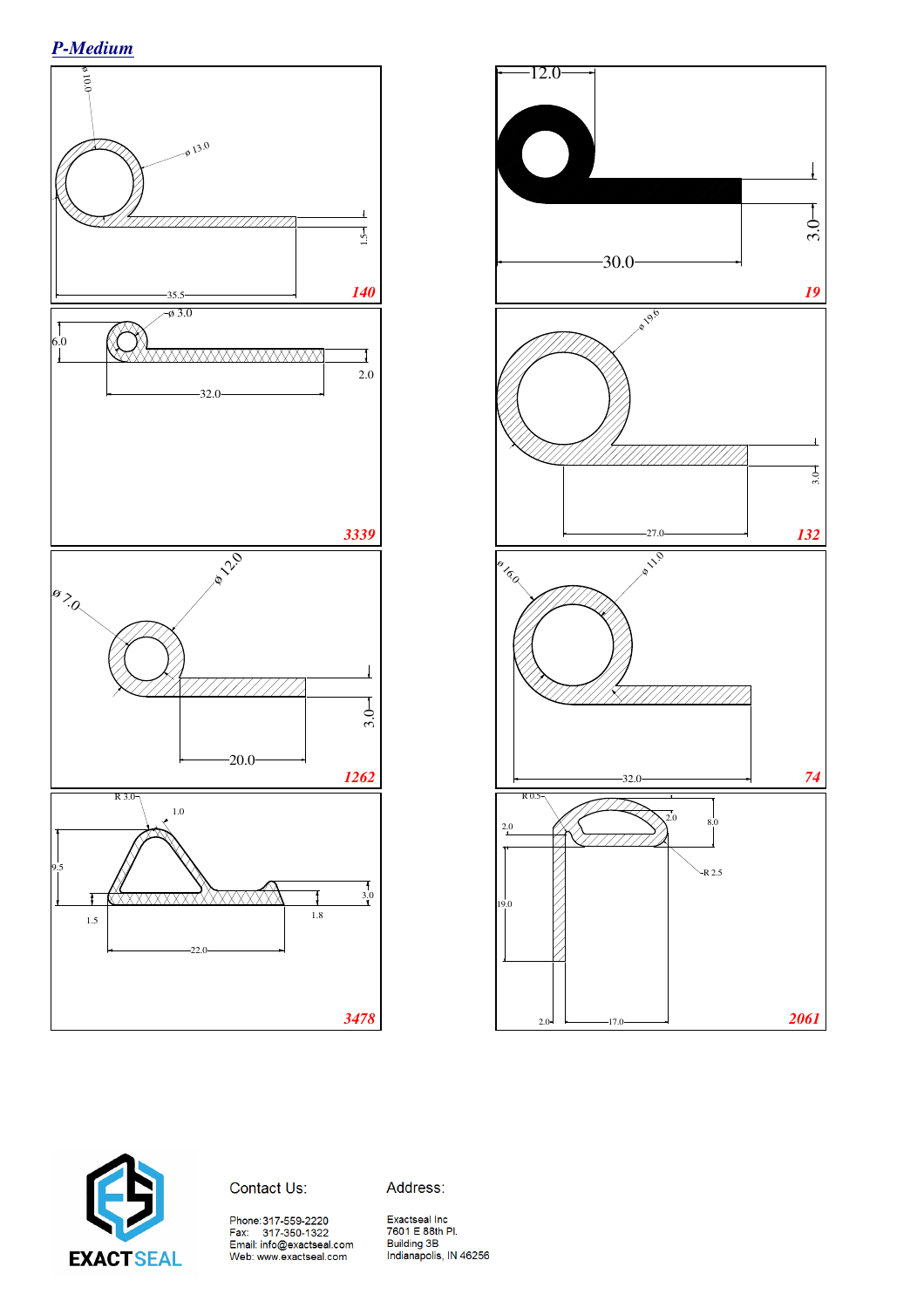





Contact Us:

Address:

Exactseal Inc<br>7601 E 88th Pl. **Building 3B** Indianapolis, IN 46256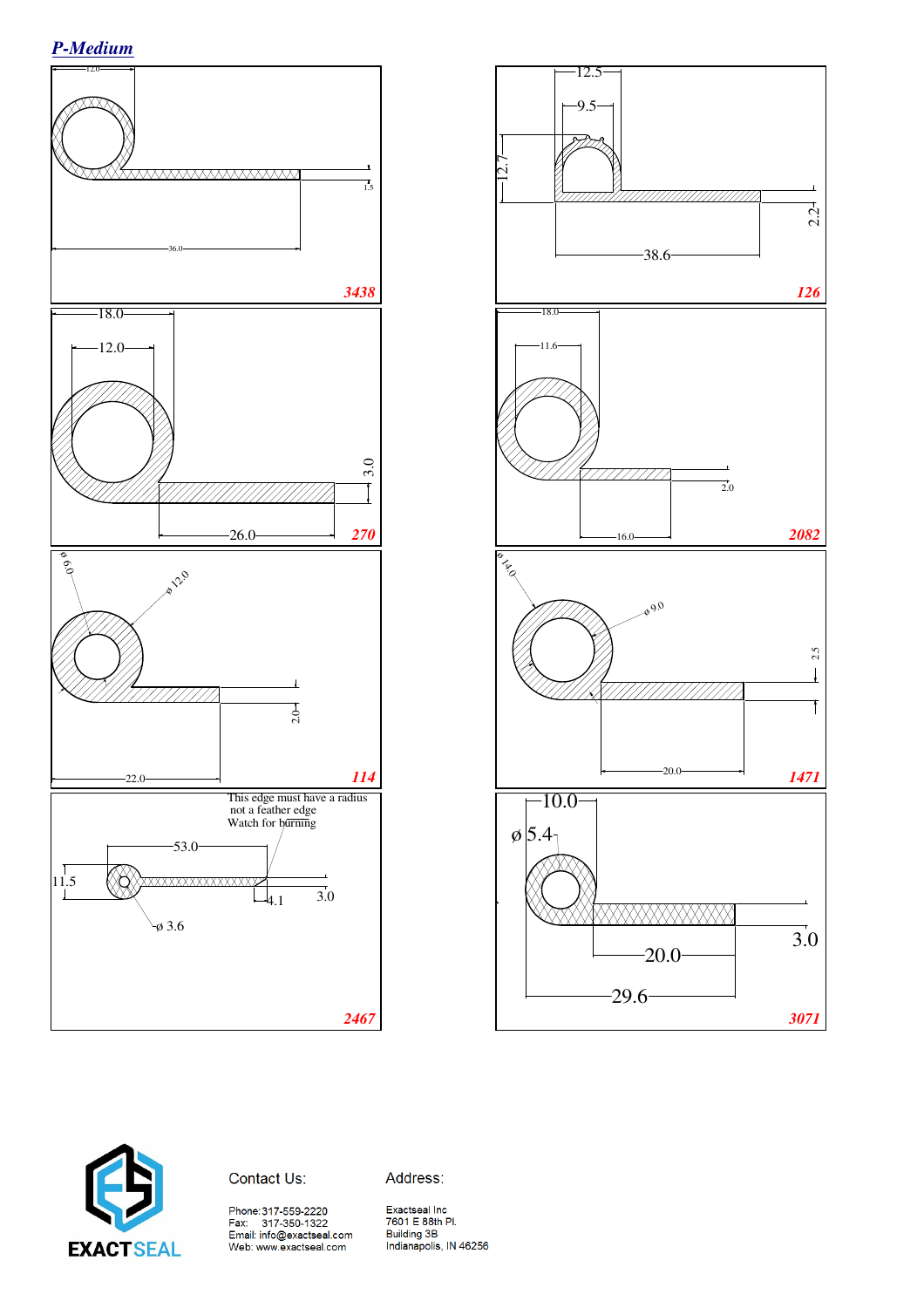





Address:

Exactseal Inc<br>7601 E 88th Pl.<br>Building 3B<br>Indianapolis, IN 46256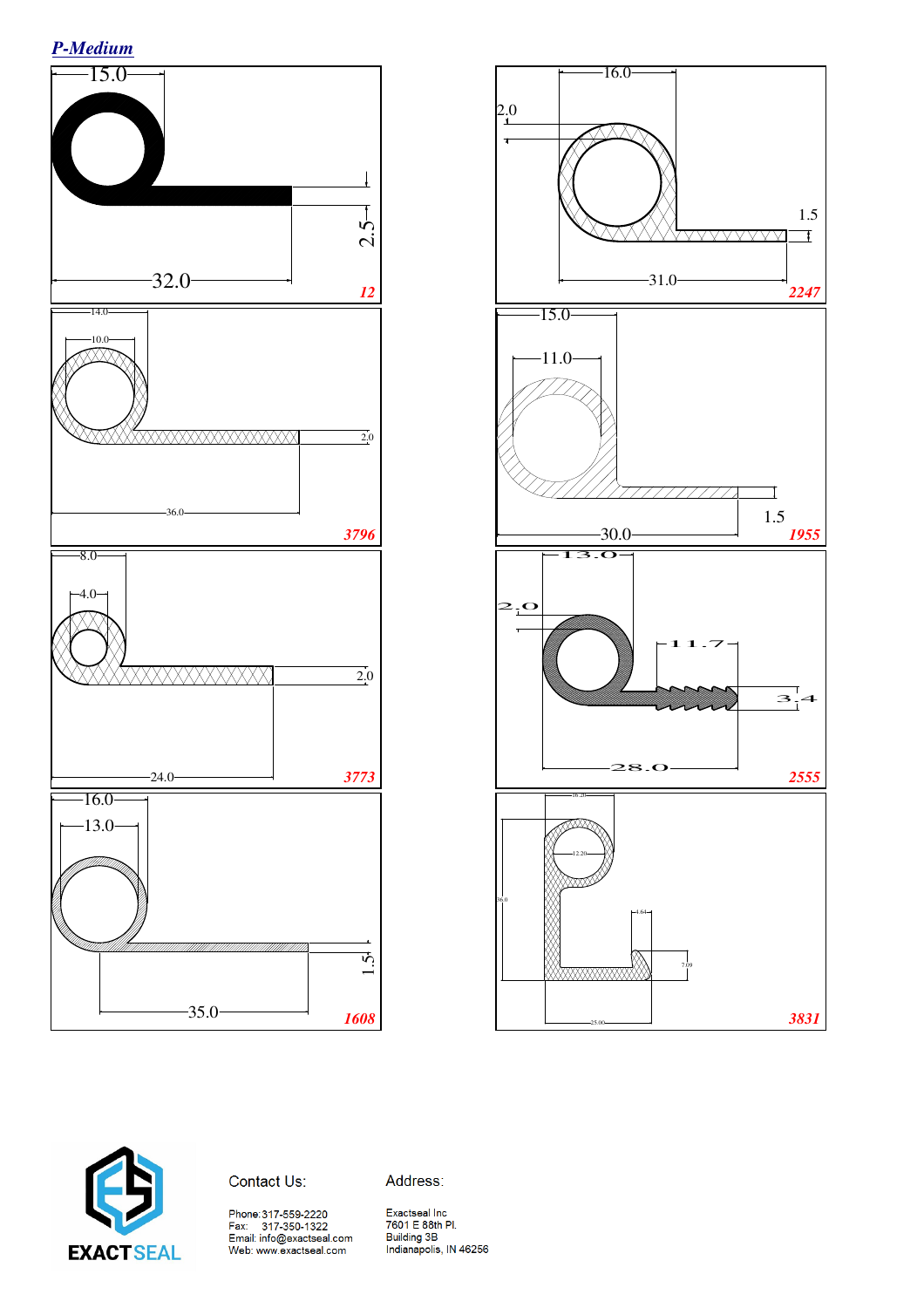





Contact Us:

Address:

Phone:317-559-2220<br>Fax: 317-350-1322<br>Email: info@exactseal.com<br>Web: www.exactseal.com

Exactseal Inc 7601 E 88th Pl. Building 3B<br>Indianapolis, IN 46256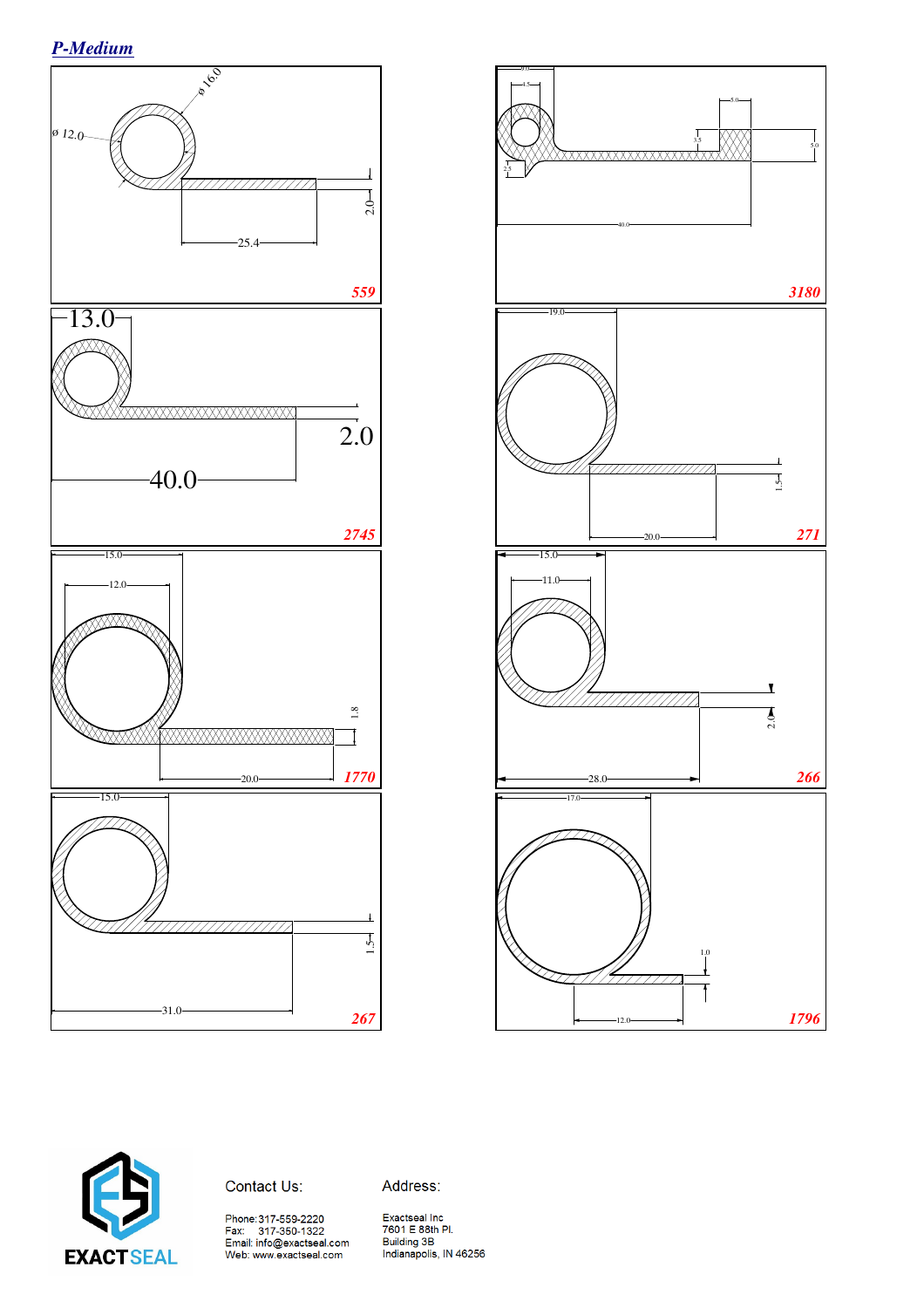*P-Medium*







Address:

Phone:317-559-2220<br>Fax: 317-350-1322<br>Email: info@exactseal.com<br>Web: www.exactseal.com

Exactseal Inc 7601 E 88th Pl. Building 3B<br>
Indianapolis, IN 46256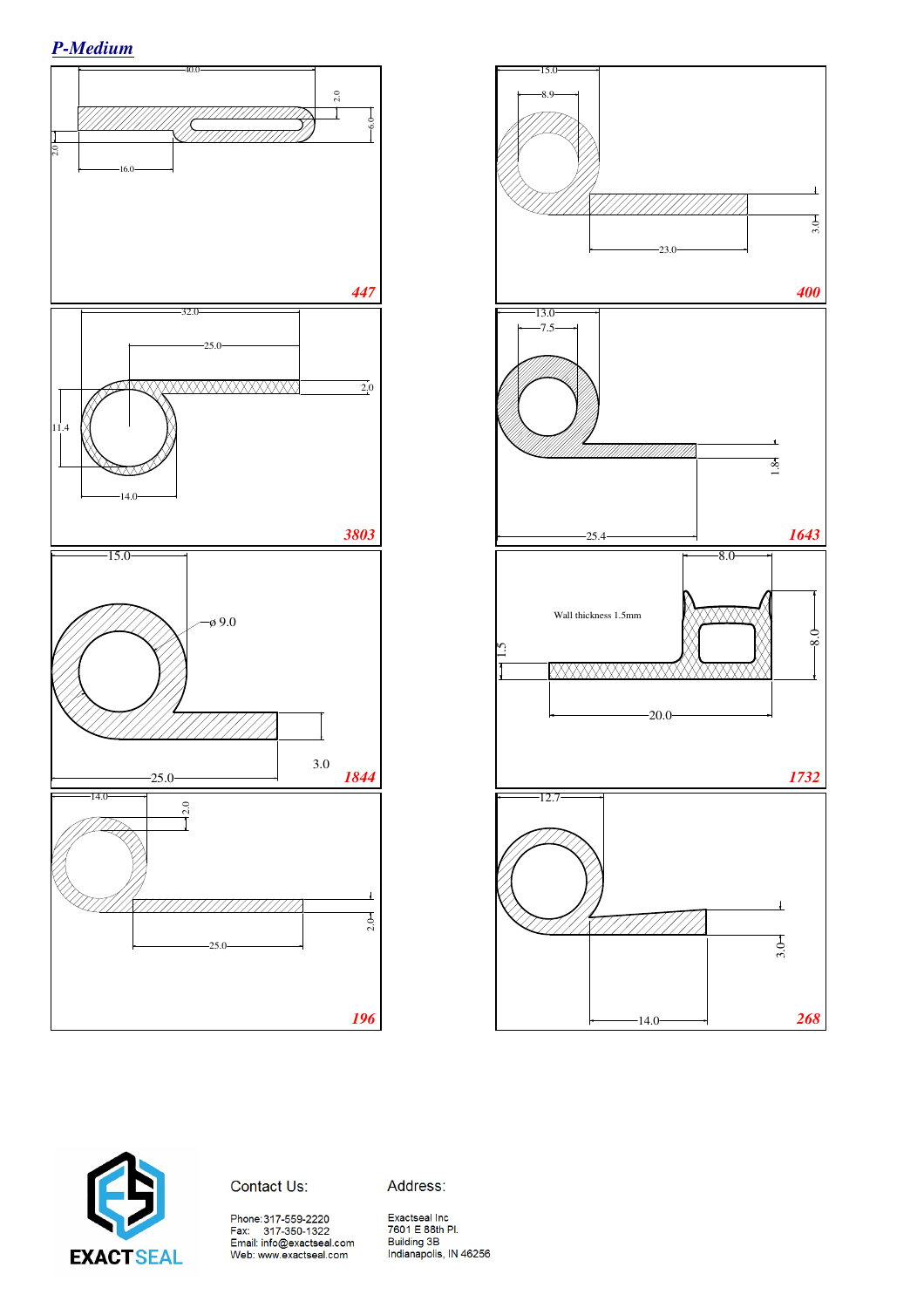





Contact Us:

Address:

Phone:317-559-2220<br>Fax: 317-350-1322<br>Email: info@exactseal.com<br>Web: www.exactseal.com

Exactseal Inc 7601 E 88th Pl. Building 3B<br>Indianapolis, IN 46256